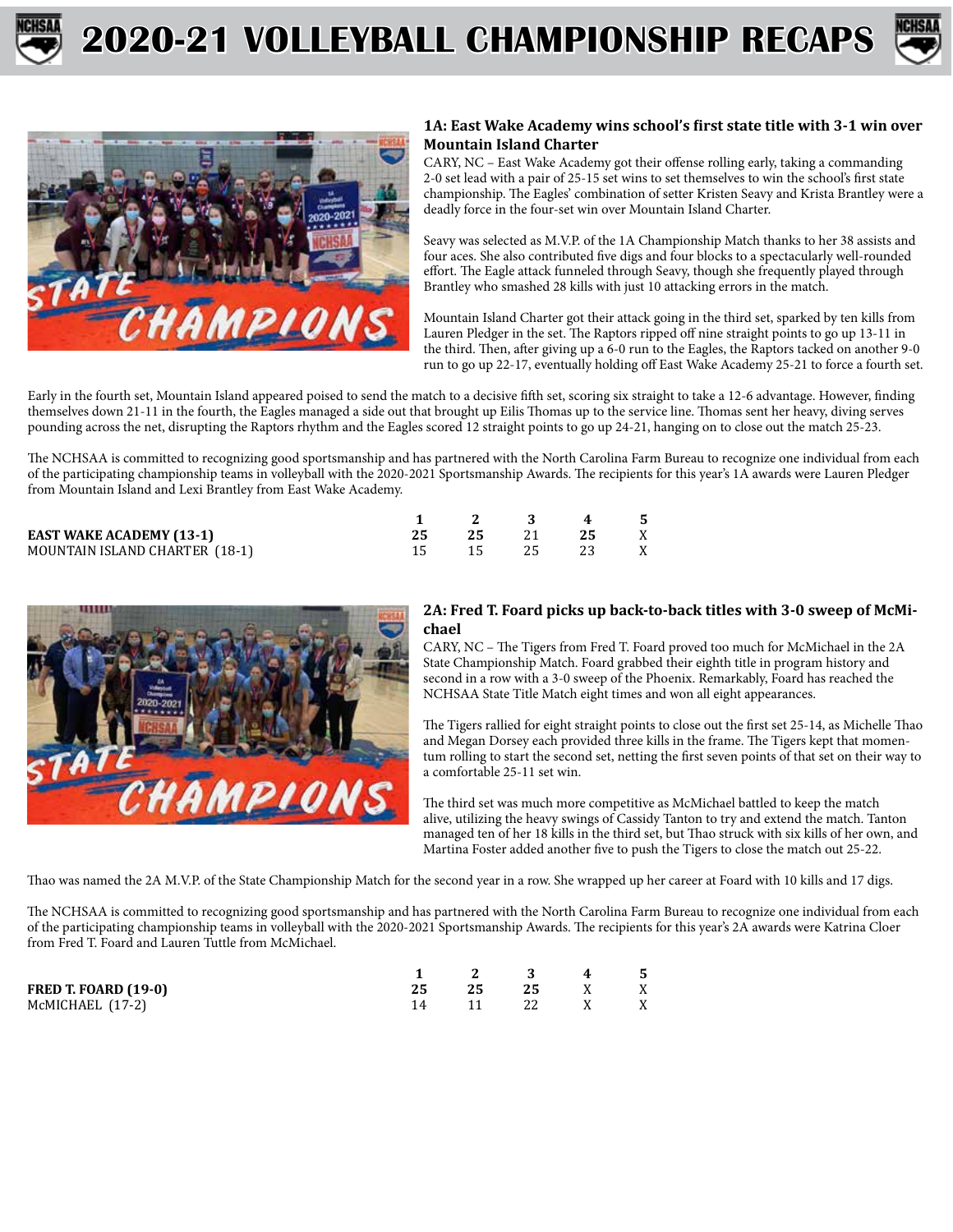





### **3A: D.H. Conley slides by Cox Mill 3-0 for program's third championship**

CARY, NC – In a match that truly was closer than a 3-0 sweep, D.H. Conley scraped past a tough challenge from Cox Mill to win the Viking's third state championship in program history. The win was the Vikings' first state title since they defeated West Iredell in a thrilling five-set 3A Championship Match in 2007. After breaking a 23-23 deadlock to set up match point, Ella Philpot raised up over the net to set down her third block of the match and send Conley to the win.

The match was incredibly tight for the majority of the night, with big swings from both teams regularly flying across the net. Neither team ran off a string of five unanswered points until Conley opened the third set with a 5-0 run, the only one of the match, eventually pushing out to an 11-3 third set-lead. All three sets were tied at 23 during the match, with the Vikings winning all sets by identical 25-23 margins.

Conley featured a very balanced attack, distributing their 37 kills on the night amongst seven players. They were led by Maddie May, who was named the M.V.P. of the match, scoring 10 kills to go with eight digs and solid passing throughout the night. Both of the Viking setters were solid all night as well as Olivia Lefever led the team with 16 assists and Cassie Dail chipped in 14.

The NCHSAA is committed to recognizing good sportsmanship and has partnered with the North Carolina Farm Bureau to recognize one individual from each of the participating championship teams in volleyball with the 2020-2021 Sportsmanship Awards. The recipients for this year's 3A awards were Olivia Lefever from D.H. Conley and Olivia Todd from Cox Mill.

|                           |    |    | 2 3 4  |     | - 5 |
|---------------------------|----|----|--------|-----|-----|
| <b>D.H. CONLEY (16-1)</b> | 25 | 25 | 25 X X |     |     |
| COX MILL (18-1)           |    | 23 | 23     | X X |     |



### **4A: Cardinal Gibbons sails past Providence 3-0 for Crusaders first crown since 2015**

CARY, NC – Cardinal Gibbons cruised to their 11th volleyball state championship on Saturday, racing past Providence 3-0. The Crusaders captured the program's first title since winning the 2015 4A Championship in a convincing three-set win over Northwest Guilford.

The offense was firing on all cylinders for Gibbons all afternoon. Emily Chrysogelos regularly powered the ball into the floor, earning 22 kills and racking up six digs in the match on her way to being named the 4A Championship Match M.V.P. Much of Chrysogelos' success came off of feeds from Celia Ryan, who served up 38 assists in the match, masterfully orchestrating the Gibbons offense that killed 44 points by six different players.

The Crusaders took the opening set 25-18 behind seven kills from Chrysogelos. Providence battled in the opening frame, led by Gabby LaPata's four kills. She finished with six in the match for the Panthers. The Crusaders had a little easier time in the second set,

cruising to a 25-14 victory. Chrysogelos had nine kills in that frame, while Providence really struggled to mount any offensive momentum until a 5-0 run that trimmed the Gibbons lead to 23-13.

The final set was all Crusaders, as Chrysogelos added six more kills to her tally, and Anna Kate Young contributed four of her nine for the day. Gibbons scored eight of the last nine points in the final set to roll to a 25-13 victory, completing their unbeaten season.

The NCHSAA is committed to recognizing good sportsmanship and has partnered with the North Carolina Farm Bureau to recognize one individual from each of the participating championship teams in volleyball with the 2020-2021 Sportsmanship Awards. The recipients for this year's 4A awards were Audra Nelson from Providence and Celia Ryan from Cardinal Gibbons.

|                                |    | - 3-    | 4 5 |  |
|--------------------------------|----|---------|-----|--|
| <b>CARDINAL GIBBONS (17-0)</b> | 25 | 25      |     |  |
| PROVIDENCE (18-1)              |    | 14 13 X |     |  |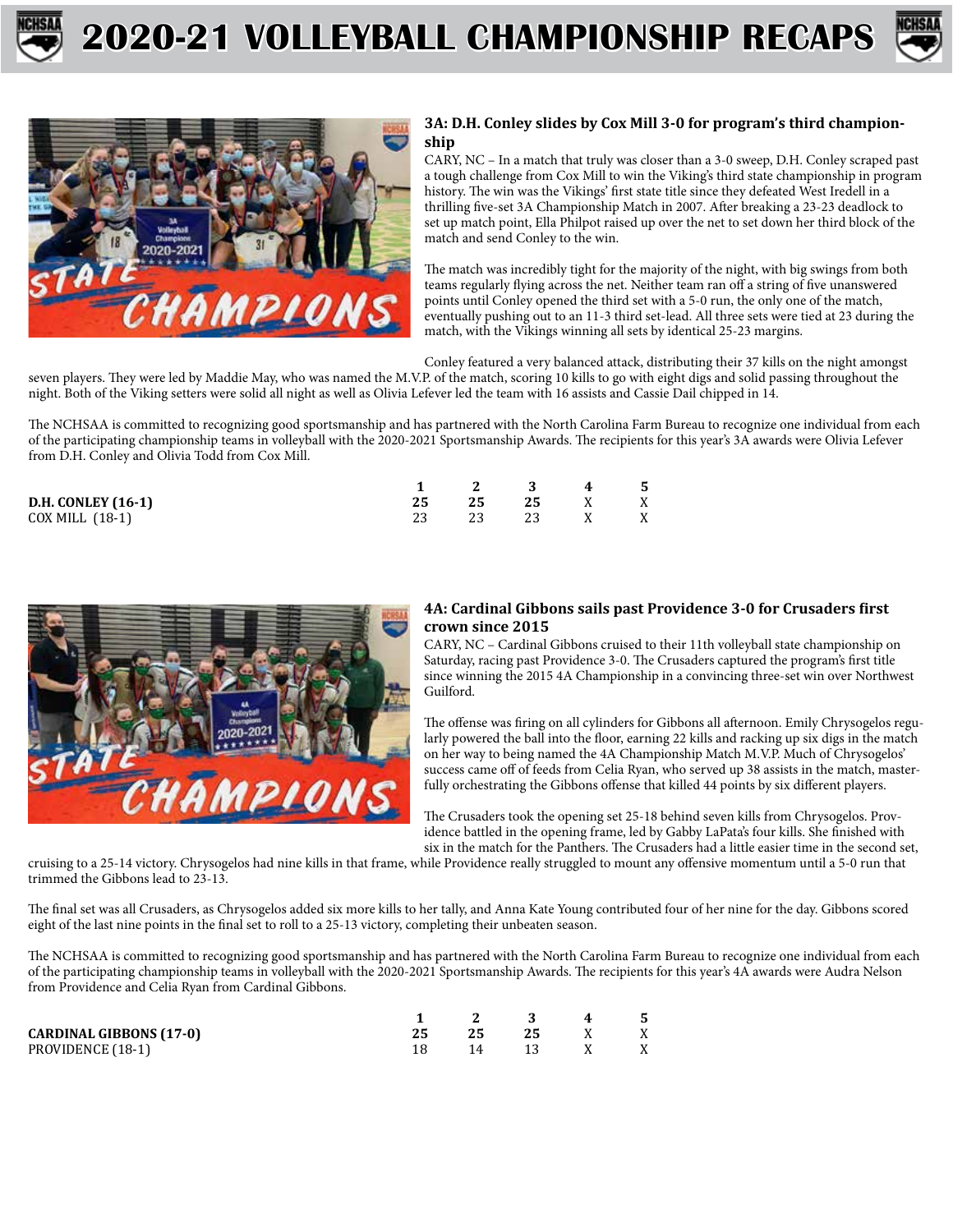





#### **1A: Falls Lake Academy wins back-to-back titles with a sweep of East Surry**

FAYETTEVILLE, NC – Macey Sammons was a dominant force in the attack for Falls Lake Academy as she led the Firebirds to their second straight NCHSAA 1A Volleyball State Championship with a clean sweep of East Surry. Sammons had 12 kills in the contest and added a solo block and block assist on her way to being named the match Most Valuable Player.

The Firebirds rolled off a 25-14 first set victory, rolling off a 12-4 run in the frame to stretch their lead out to a comfortable margin in the first. Falls Lake cruised in the second set as well on the way to a 25-16 victory. East Surry fought hard in the third set, trying to stave off elimination, clawing their way within two of the Firebirds at 20-18. But

Falls Lake ripped off five of the last seven points to close out the set and the match, 25-20.

Macey Sammons (Falls Lake) 2019 1A Volleyball MVPAustin Proctor distributed the ball well for Falls Lake, dishing out 40 assists in the match. Behind Sammons 12 kills, Falls Lake got a pair of nine kill performances from Morgan Newton and Jenelle Mason. Last year's 1A Championship MVP, Chase Teal added seven kills and a block, while Hannah Collier chipped in seven kills and a pair of aces.

Maggie Holt, Emma Brown, and Allie Bruner all led East Surry with six kills each. Ally McCraw served up 20 assists. Kylie Bruner chipped in four kills while Samarin Kipple picked up two kills.

Falls Lake Academy wrapped up the season 27-3, they were 13-1 in the North Central Athletic 1A Conference where they were league champions. The Firebirds won the Eastern Regional for the second time in program history and the second straight year. They captured the school's second all-time State Championship in any sport.

|                                  |  | 1 2 3 4   | - 5 |
|----------------------------------|--|-----------|-----|
| <b>FALLS LAKE ACADEMY (27-3)</b> |  | 25 25 X X |     |
| EAST SURRY (29-3)                |  | 16 20 X X |     |



#### **2A: Fred T. Foard powers their way to program's seventh State Championship**

FAYETTEVILLE - Fred T. Foard won the school's seventh State Championship in Volleyball, powering to a three-set sweep over Ayden-Grifton. The Tigers dominated each and every set, leaving no doubt as to whether or not they would maintain the program's spotless record in State Championship Game appearances.

Ayden-Grifton did give a bit of resistance in the first set, managing to hang in the set in the early going at 9-6. Then Foard ripped off a long run to build a cushion and win the first set in relatively easy fashion, 25-15. The second and third sets were fairly similar to the end of the first set, with the Tigers never trailing. They claimed the second set 25-12 and the decisive third set 25-11.

Michelle Thao (Foard) 2019 2A Volleyball MVP.

Michelle Thao was the Most Valuable Player of the Match. She was credited with five kills and 12 digs in the contest. Dara Schaffer led the Tigers with 13 kills and a pair of aces. Megan Dorsey also kicked in 11 kills.

Ayden-Grifton's attack was primarily funneled through two players. Emily Dykes had eight kills while Alexis Bryant had six. Ultimately, service errors proved just too much for the Chargers to overcome in the match.

Ayden-Grifton finished the season 22-6, the Chargers were 12-0 in the Eastern Carolina 2A Conference where they were the champions. The team won the Eastern Regional Championship for the first time in program history to reach the school's first State Championship Game in Volleyball.

Fred T. Foard completed the year 33-1, the Tigers were 14-0 in the Northwestern Foothills 2A Conference claiming the league title. Foard won their seventh Western Regional Championship, appearing in the State Championship Game for the seventh time. The Tigers captured the school's first Volleyball title since 2005.

|                             |  | 1 2 3 4 5    |  |
|-----------------------------|--|--------------|--|
| <b>FRED T. FOARD (33-1)</b> |  | 25 25 25 X X |  |
| AYDEN-GRIFTON (22-6)        |  | 12 11 X X    |  |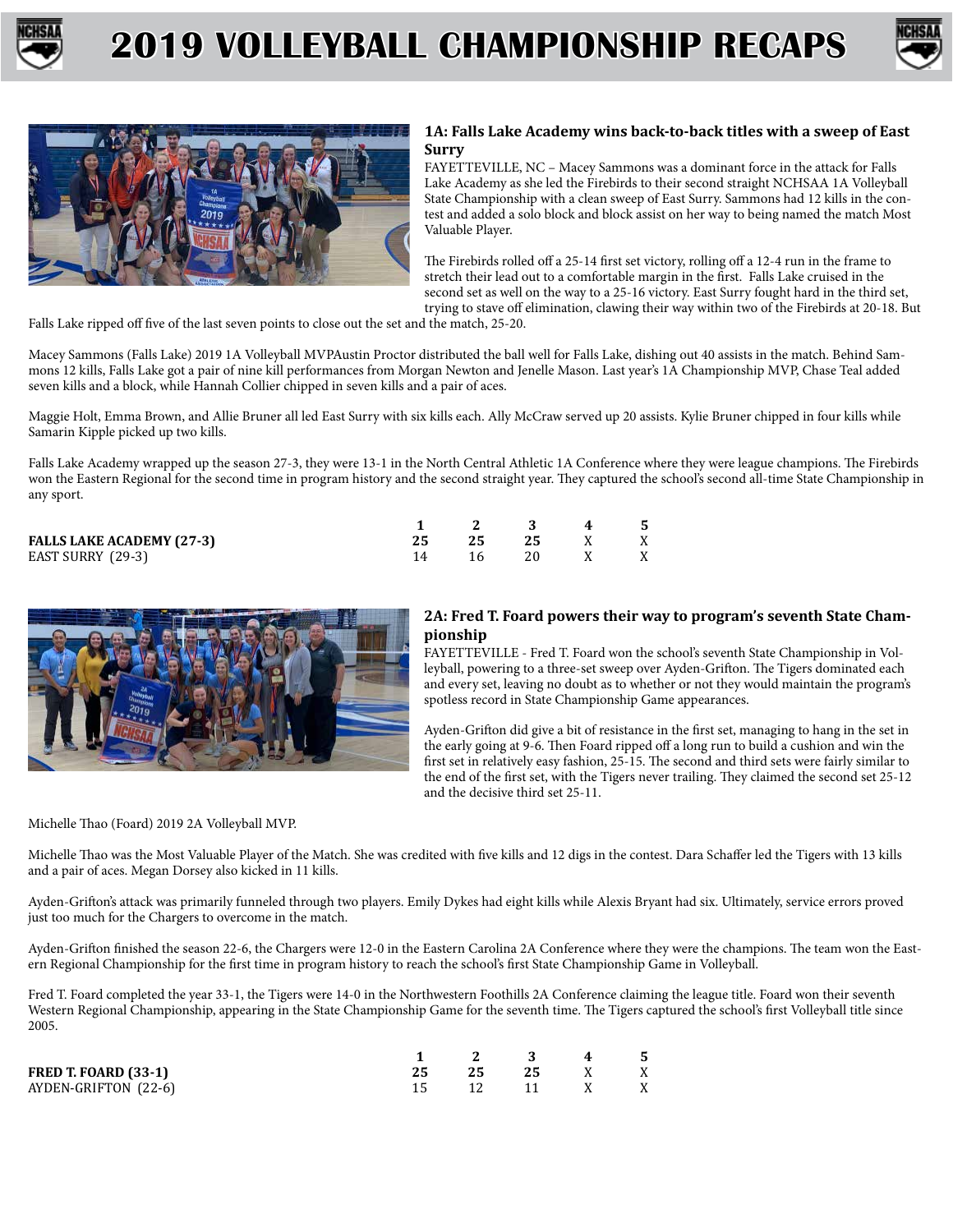





### **3A: Chapel Hill storms past West Henderson in four for third title**

FAYETTEVILLE, NC - West Henderson ripped off a first set win, but Chapel Hill dominated the next three sets on their way to a four-set State Championship victory at Fayetteville State's Capel Arena. The Tigers and Falcons battled hard in the opening set, a back-and-forth affair that West Henderson nabbed 28-26.

Chapel Hill responded with a 25-20 set two win followed by a tightly played 25-23 third set that went to the Tigers. The Tigers blew away the Falcons in the fourth set, leaving no suspense for the final frame, hoisting the school's third Volleyball State Championship trophy with a 25-11 fourth set victory.

Kaya Merkler was dominant for Chapel Hill, scoring 20 kills in the win. She added 15 solo blocks and a pair of aces in the match. She was named the 3A Most Valuable Player for her role in the victory. Sam Breschi also had an exceptional day for the Tigers, adding 36 assists in the contest. Courtney Zwikker had eight kills for the Tigers and a trio of players: Kaya Monrose, Julia Charney, and Taylor Knott, had six each.

West Henderson was led by Kinsley Morgan and Malia Moore who both had 9 kills in the match. Moore also contributed 19 assists to lead the Falcons while Addison Hichman chipped in 15 helpers.

West Henderson finished the season 30-7, they were 14-2 in the Western Mountain 3A Conference, where they were the co-champions. The Falcons won the Western Regional Championship for the tenth time in program history and reached the State Championship for the first time since 2009.

Chapel Hill completed the year 28-1 with a 13-1 mark in Big 8 3A Conference play where they won the title. The Tigers won the Regional Championship for the sixth time in program history and won the school's third Volleyball State Championship. The title was the Tigers first since a 4A Championship victory in 2003.

|                           |     |      | 4  | - 5 |
|---------------------------|-----|------|----|-----|
| <b>CHAPEL HILL (28-1)</b> | -25 | - 25 | 25 | X   |
| WEST HENDERSON (30-7)     |     |      |    | X   |



#### **4A: Green Hope gets fourth straight title with Dowler earning fourthstraight MVP award in Finals**

FAYETTEVILLE, NC – Green Hope had no trouble in the opening two sets against Ardrey Kell, eventually wrapping up the Falcons fourth straight State Championship in four sets thanks to stellar play from stand-out Sydney Dowler and company. Dowler won her state record fourth consecutive Most Valuable Player award in the 4A State Championship. Dowler had 43 assists, 2 kills, a pair of aces and five block assists in the award-winning performance.

Green Hope cruised in the first set, powering out to a 25-13 opening frame win. The Falcons followed that up with a 25-16 performance in the second set to put themselves on the precipice of a championship.

Just when it appeared that the Falcons were poised to roll of a straight-set victory, Ardrey Kell mustered a spirited late rally in the third set. The Knights trailed 18-15 in the third set before calling a timeout to regroup. After the breather, Ardrey Kell took seven the next 11 points to tie the score at 22 and eventually took the set 25-23, forcing a fourth set.

Ardrey Kell even led the fourth set 11-10, but in the end, the Falcon attack of Dowler and Alexis Engelbrecht proved too powerful, roaring out to a 17-13 lead before trading out points and capturing the final four points of a 25-20 fourth set.

Ardrey Kell was led by Alexis Shelton who compiled 15 kills and an ace in the match. She was aided by 31 assists from Mya Duggan and 10 kills by Sania McCoy.

Green Hope enjoyed a well-balanced attack, distributed around Dowler. Annie Elvin killed a team-high 14 points with Engelbrecht and Grace Patrick each earning 12 kills.

Ardrey Kell finished the season 25-6. The Knights were 10-2 as the second-place team in the So. Meck 7 4A Conference. The Knights won the 4A Western Regional for the third time in school history and reached the State Finals for the first time since their only title in 2012.

Green Hope wrapped up the year 27-2, a perfect 14-0 in the Triangle 8 4A Conference where they were the league champions. The Falcons won the program's fourth State Championship. The four-consecutive State Championships makes Green Hope the second school to accomplish the feat in open division or 4A in NCHSAA history. The Falcons joined Durham Jordan, who won four straight open classification or 4A titles from 1983 to 1987.

|                          |  | 1 2 3 4 5            |  |
|--------------------------|--|----------------------|--|
| <b>GREEN HOPE (27-2)</b> |  | 25 25 23 25 X        |  |
| ARDREY KELL (25-6)       |  | 13 16 <b>25</b> 20 X |  |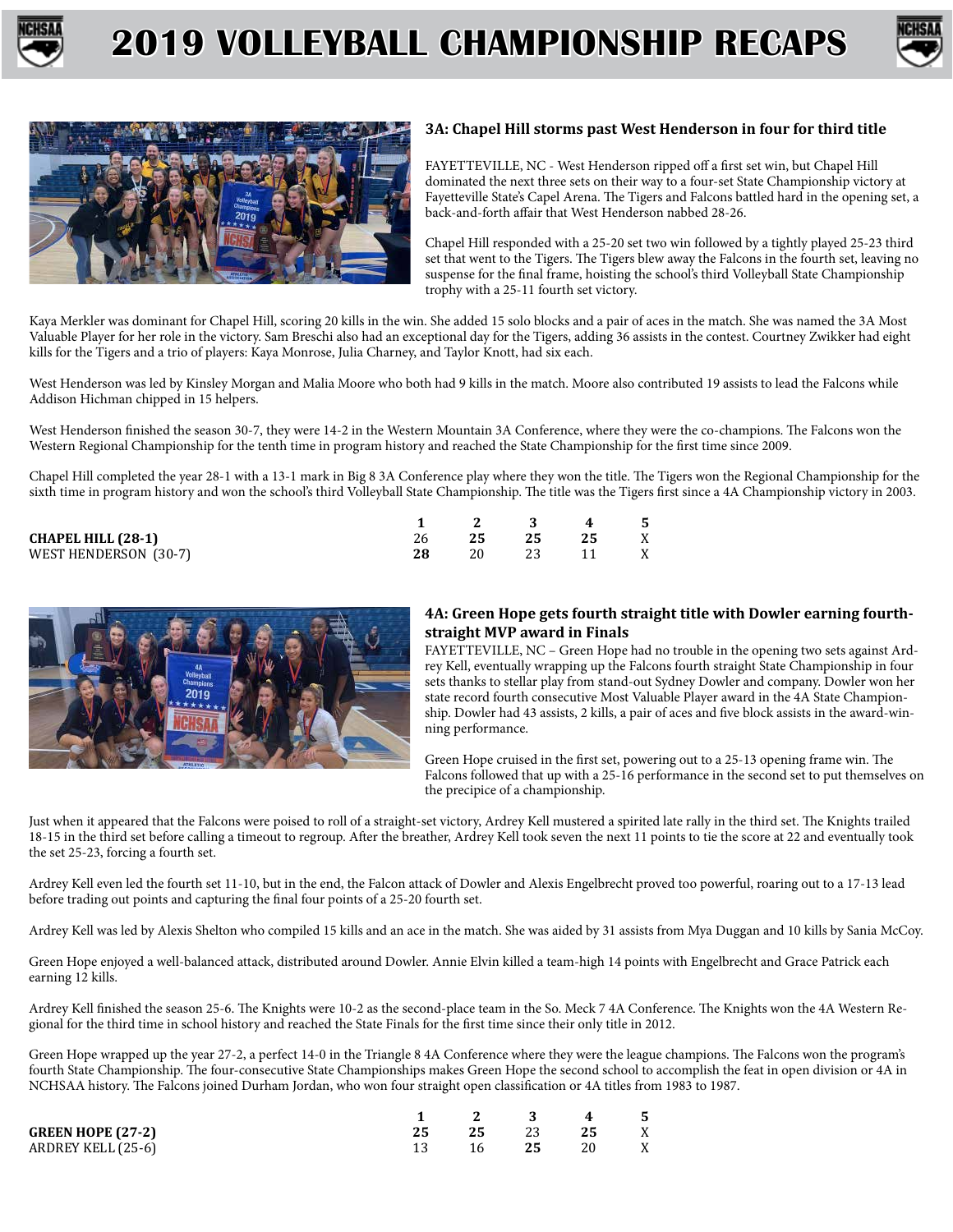





### **1-A: Falls Lake Academy wins the school's first NCHSAA Team Championship with 3-0 victory over Polk County**

RALEIGH, NC – In a match that had two teams participating in their first Volleyball State Championship Match, it was Falls Lake Academy that rode some early momentum to a 3-0 victory over Polk County to win the Firebirds first NCHSAA State Championship.

Falls Lake came out swinging early winning the first four points of the match. The Firebirds rode that early confidence to build a 17-8 lead in the first set with a 9-2 run. The Wolverines tried to claw their way back into the set, as the Wolverines rolled off a 4-0 run of their own to respond. The Firebirds were unfazed as Hannah Collier would pound three kills to the floor in the final seven points of the set to help Falls Lake take the set

25-19.

The second and third set were both thrilling as the two teams tied each other during the sets on fourteen occasions, mostly late in the sets. After falling behind 20-16 in the second set, Polk County scrapped their way back to tie the set at 22. Junior Grace Lauer got into a nice rhythm, spiking balls regularly late in the set. The set was tied at 22, 23, 24, 25 and 26 before Collier gave the Firebirds a 27-26 lead before a lift call against the Wolverines closed out the set 28-26.

In the third and final set, the two teams were tied seven times, as Lauer and Marilyn Castillo provided some heavy hitting to keep Polk close. The Wolverines managed to tie the set at 19, 20, 21 and 22 late before match M.V.P. and setter Chase Teal ripped a ball to the floor to give Falls Lake a 23-22 lead. The Wolverines were called for a double hit to make it 24-22, before serving a pass over the net out of bounds to close the match.

Teal was named the match M.V.P. for Falls Lake Academy. Teal had 18 assists and 15 digs to go with 10 kills and 2 blocks.

|                                  | 1 2 3 4 5 |           |  |
|----------------------------------|-----------|-----------|--|
| <b>FALLS LAKE ACADEMY (25-4)</b> |           | 28 25 X X |  |
| POLK COUNTY (20-9)               |           | 26 22 X X |  |



#### **2-A: Currituck County rolls to first State Title on 3-0 win over West Davidson**

RALEIGH, NC – West Davidson came out swinging early, but it was Currituck County that found their footing and cruised to a 3-0 victory in the 2A State Championship Match. The victory brought the first Volleyball State Championship to the Currituck County program.

West Davidson came out of the gates on fire, scoring the match's first 4 points as senior middle hitter Ashley Johnson pounded the ball to the floor four times in a row. But Currituck was undaunted. The Knights stormed back to tie the set at 4, as Merritt Woodson slammed one to the deck, and the match was on. The two teams traded points back and forth until the first set was tied at 10. That is when Currituck County

went on a run to close out the set on a 15-3 run.

Kamryn Johnson had a solid first set for the Knights, but in the second set, the senior outside hitter shined. She had six kills in the second set as the Knights ripped off 11 unanswered points to go up 19-3 and coast to a 25-9 second set victory.

Johnson again lifted the Knights in the third set, coming alive with four kills in six points to extend the Knight's lead to 18-13. Currituck held on for a 25-21 third set victory and their first state title. Johnson was named the match M.V.P. piling up 37 digs and 16 kills to go with a block and an ace.

|                                |  | $\mathbf{R}$ and $\mathbf{R}$ | 4 |   |
|--------------------------------|--|-------------------------------|---|---|
| <b>CURRITUCK COUNTY (22-6)</b> |  | - 25                          |   | X |
| WEST DAVIDSON (26-7)           |  |                               |   | X |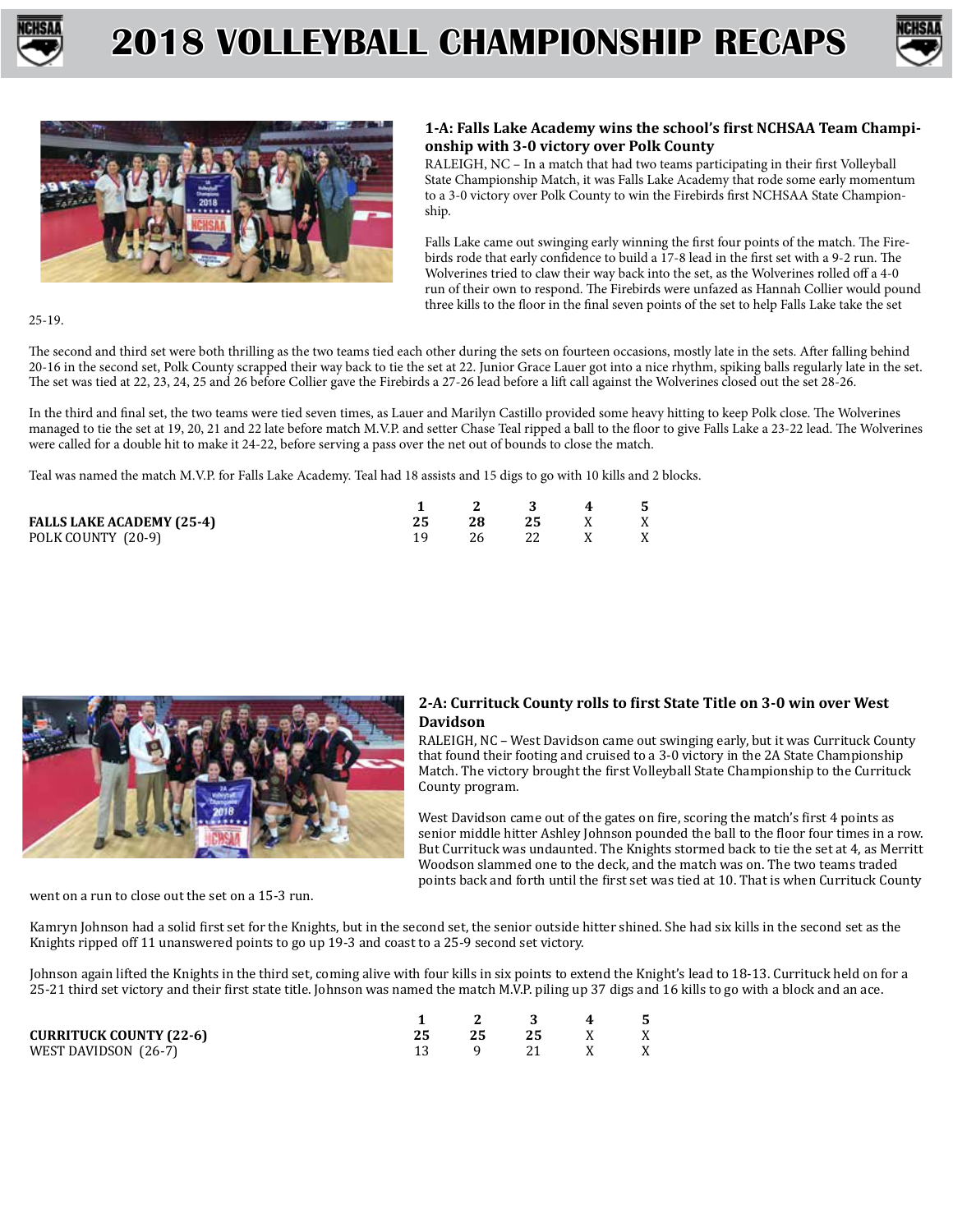





### **3-A: Marvin Ridge pounds out a 3-0 victory over Conley to win first Volleyball Championship**

RALEIGH, NC – Marvin Ridge started out their bid for the school's first volleyball championship in a tightly contested first set against unbeaten Eastern Champion D.H. Conley, but the Mavericks' confidence was bolstered by the first set win, and they went on to sweep Conley 3-0 and claim their first Volleyball Title.

The first set saw 11 ties, the last coming at 16 all, before Marvin Ridge used a mini-run to stretch out the lead to 22-18. The Mavericks went on to a 25-22 first set win as Maggie Young slapped two of her 11 kills to the floor late in the set to spark the Mavericks win.

The second set was completely dominated by the Mavericks. After trading points up to 3

all, Marvin Ridge went on a 6-0 run as match M.V.P. Mac Russ spiked four of her 12 kills to the floor in the spurt. That flourish was followed eventually by an 8-0 run that pushed the Maverick lead to 17-6. Marvin Ridge went on to win the second set 25-8.

The confidence continued to expand for Marvin Ridge as the Mavericks ripped off the first five points of the third set. With a 24-16 lead in the set, and championship point, Russ blocked down a Viking attack to lift the Mavericks to a 25-16 third set win and an NCHSAA record 44th win of the season.

Russ finished the match with a team-high 12 kills and an assist. She was named the 3A Championship M.V.P. Marvin Ridge's Adriana Jordan had 34 assists to go with 3 kills and 6 digs on the day.

NOTE: 2005 was the last time that all four NCHSAA State Championships were 3-set sweeps. That year, Hendersonville swept Trask in the 1A finals, Cardinal Gibbons downed West Henderson in 2A, Fred T. Foard bounced D.H. Conley in 3A and Providence beat Person in 4A.

|                           |    |      | $\overline{4}$ | - 5 |
|---------------------------|----|------|----------------|-----|
| <b>D.H. CONLEY (26-1)</b> |    | 16 I |                | X   |
| MARVIN RIDGE (44-2)       | 25 |      |                | X   |



#### **4-A: Green Hope wins third straight with a 3-0 victory over Panther Creek**

RALEIGH, NC – The Green Hope Falcons secured their third straight 4A Volleyball State Championships, dominating conference rival Panther Creek 3-0 on their way to the 2018 title. The Falcons are the first 4A team to win three consecutive 4A Volleyball Championships. Sydney Dowler won the M.V.P. award for the third year in a row, helping set up numerous attacks for the Falcons as they cruised to the title.

Green Hope took the first set 25-15 behind a strong first set performance by Annie Elvin. Elvin recorded six kills in the opening set leading set in the category. Elvin finished the match with 12 kills. The Falcons and Catamounts traded points for the most part until Green Hope went on a 7-2 run to go up 15-10, comfortably keeping

the Catamounts at arm's length the rest of the set.

The Falcons second set was nearly the same script as the first. After falling behind 5-4 early, Green Hope stormed back to take 8 of the next 9 points to run out to a 12-6 lead in the set.

Panther Creek battled well in the third set, desperately trying to force a fourth set, but as the Catamounts drew within two at 20-18, Sydney Dowler powered a kill to the floor to put the Falcons up 21-18 and start the momentum rolling for Green Hope again. That momentum did not stop through the decisive point of the match as Pricilla Jones pounded the ball into the floor in the middle of the Catamount defense to send the Falcons into a joyous celebration for the third straight year.

Dowler finished the match with 34 assists, 6 kills, 14 digs, 4 blocks and a pair of aces. She became the first-ever three-time M.V.P. of the NCHSAA 4A Volleyball Championships. Only Hendersonville's Molly Pyles who won four 1A Championship M.V.P. Awards from 1997-2000 holds more. Dowler joins Cardinal Gibbons' Madison Bugg and Hendersonville's Bailey Hunter as three-time winners.

|                      |       | 1 2 3 4 5 |  |
|----------------------|-------|-----------|--|
| GREEN HOPE (28-1)    |       | 25 25 X X |  |
| PANTHER CREEK (18-5) | 15 15 | 18 X X    |  |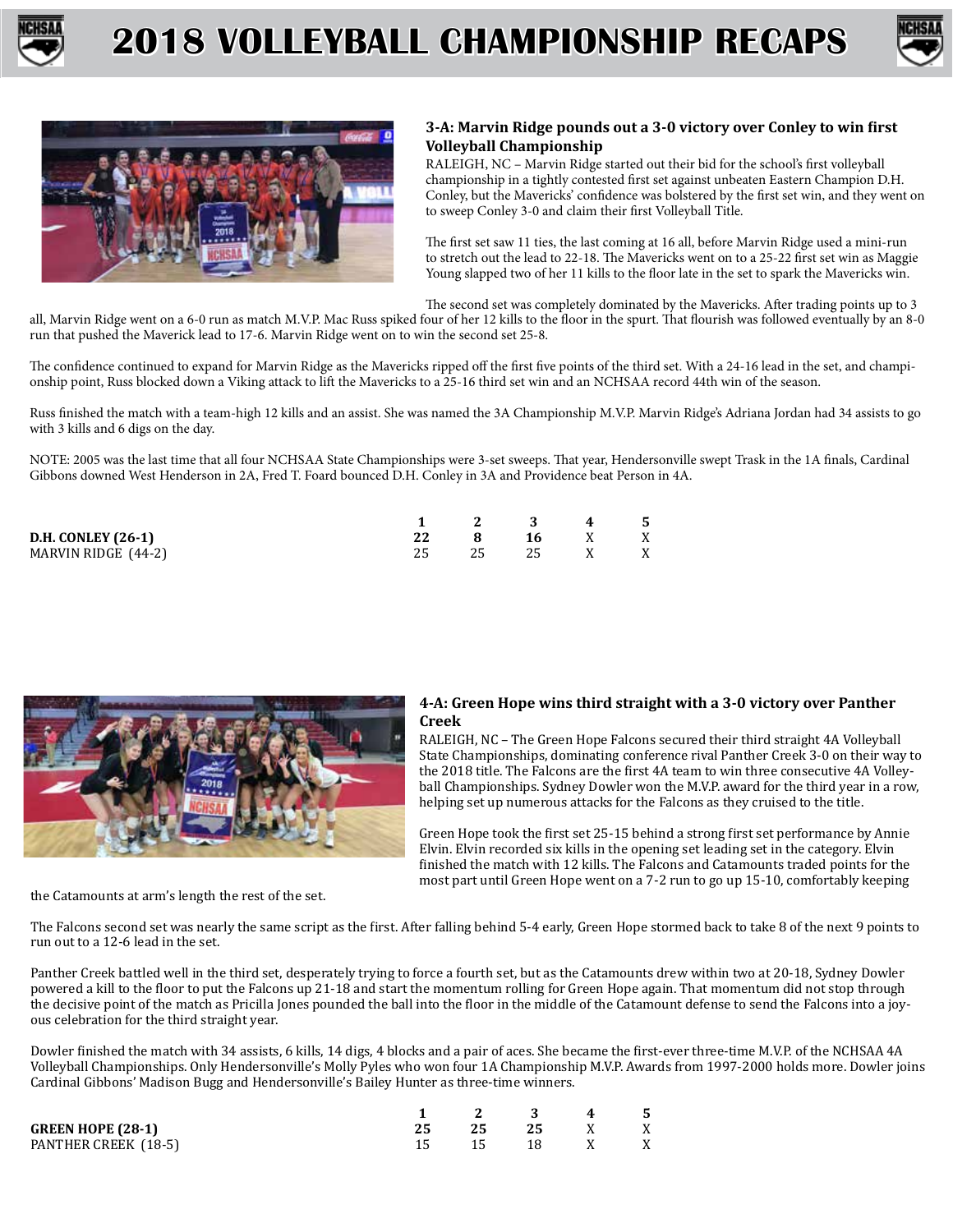





### **1-A: COMMUNITY SCHOOL OF DAVIDSON CLAIMS SECOND STRAIGHT CROWN IN STRAIGHT SET WIN OVER ROXBORO COMMUNITY**

The defending 1A State Champions, Community School of Davidson, entered the school's second volleyball state championship match with only one loss on the season after graduating six seniors from last year's squad. The Spartans picked up right where they left off in the State Championship match against Roxboro Community School, sliding through the first set 25-19. The Spartans reeled off seven straight points after falling behind 2-0 to the Bulldogs to open the set. Community School of Davidson didn't look back from there.

Both sides played very nice defensive volleyball, as the entire match featured many long rallies and incredible defensive saves. Community School of Davidson rolled to

a 25-15 set two victory as Sarah Labadorf capped it off with a service ace to put the Spartans up two sets to none. Labadorf was named the M.V.P. of the match. She finished the match with 4 kills, 32 assists, 2 aces, 8 digs and 2 blocks.

The Bulldogs fell behind 3-0 early in the third set, calling timeout and battling to take their largest lead of the match at 18-15. The two teams seesawed back and forth, tying each other four more times as Roxboro Commuinty fought off two championship points to even the set at 24-24. Bella DiCristopharo slammed home a beautiful set to earn a third Championship point. Liza Mitchell swung one off a back-row player after a long rally to earn a second straight for Community School of Davidson championship.

Roxboro Community School finished their season 28-3, 12-0 as the champions of the North Central 1A Conference. The Bulldogs won their first Volleyball Regional Championship.

Community School of Davidson won their second straight State Championship in as many appearances all-time. The Spartans completed the season 22-1, 12-0 as the champions of the PAC 7 1A.

|                                                  |    | 2 3 4 5   |  |
|--------------------------------------------------|----|-----------|--|
| <b>COMMUNITY SCHOOL OF DAVIDSON (22-1, 12-0)</b> | 25 | 26 X      |  |
| ROXBORO COMMUNITY (28-3, 12-0)                   |    | 15 24 X X |  |



#### **2-A: CARRBORO BATTLES BACK TO WIN SECOND STRAIGHT STATE CHAMPIONSHIP**

Carrboro returned to the 2A State Championship game and came out ready to rock, with heavy hitters like Destiny Cox, last year's Championship M.V.P., and Cameryn Ekeler dominating the match early. Cox and company overpowered West Iredell in the first set, running out to an 11-point lead with 10 set points before taking the set 25-15.

West Iredell bounced back in the second set, thanks to some great service play by Amber Wooten who helped the Warriors reel off a big run to take their first lead of the day. Lucy Ann Ferguson's aggressive hitting also helped as the Warriors ripped off a 25-17 set win. The Warriors set win was only the third set dropped by the de-

fending State Champion Jaguars all season as they dropped two sets to 3A Chapel Hill in early October.

After dropping just their third set of the season, Carrboro faced their greatest adversity of the year in the third set. The Warriors and Jaguars had seesawed back and forth to an 11-all tie. That's when a substation infraction was found, costing the Jaguars two points, giving West Iredell the lead 11-9. The Jaguars stormed back and ran off to a six-point lead, on their way to a 25-20 set-win.

The Jaguars continued to set Cox in the fourth set, and they pulled away to a 25-18 victory to claim their second straight State Championship. Carrboro finished the season unbeaten, extending their winning streak to 61-straight games without a loss. Cox was the M.V.P. for the second year in a row. She finished the match with 22 kills, 1 assist, 14 digs, and 3 service aces.

West Iredell won the Western Regional Championship for the first time in school history. The Warriors finished their season 27-3, 12-0 in the Northwestern Foothills 2A Conference where they were the champions.

|                           |    |    | 3 4 5 |   |
|---------------------------|----|----|-------|---|
| WEST IREDELL (27-3, 12-0) | 25 |    | 20 18 | X |
| CARRBORO (31-0, 14-0)     |    | 25 | 25    | X |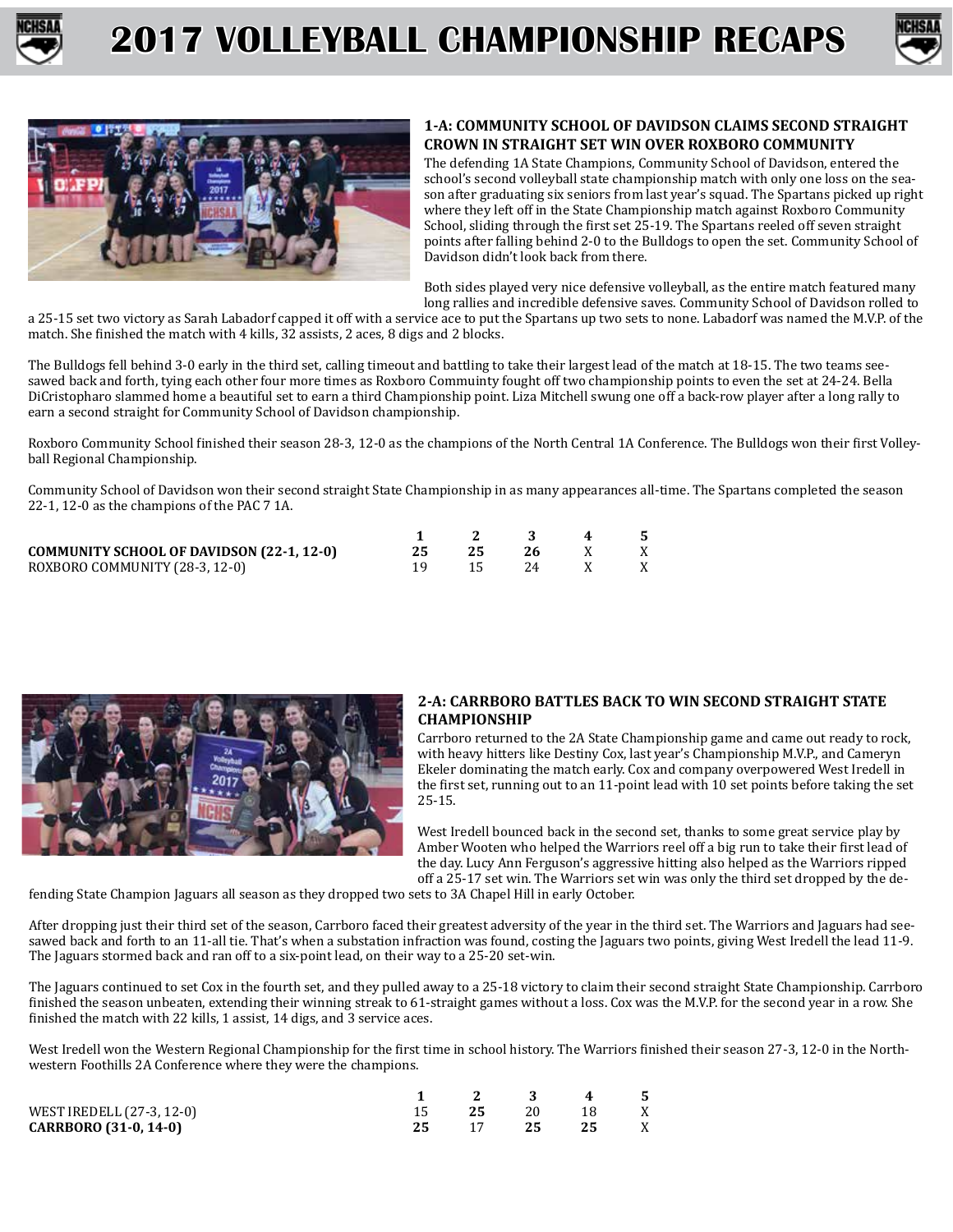





### **3-A: NORTH IREDELL STAVES OFF CHAPEL HILL TO WIN SECOND VOL-LEYBALL CHAMPIONSHIP IN SCHOOL HISTORY**

Last year's state runners-up, Chapel Hill, jumped off to a much better start in the 2017 3A State Title game against North Iredell. The Tigers grabbed 11 of the first 12 points of the match, claiming the first set 25-11. North Iredell responded with just as much intensity in the next two sets, putting the Tigers on the ropes in the fourth set.

Ashley Hawkins powered the Raiders from her outside hitter position in the second and third set. She finished the match with 17 kills, many of them in the second and third sets where North Iredell cruised to victoriesHawkins was named the match M.V.P.

Chapel Hill and their big hitter Kaya Merkler, who sputtered during the second and third sets, came alive during the fourth, which was a back-and-forth affair. The Tigers faced five different Championship points, constantly going back to feeding Merkler, who got going to keep the match alive. They finally broke through to take a 29-27 fourth set victory and force a decisive set five.

North Iredell, saw the momentum swing back to Chapel Hill for the start of the final set. The Tigers held a 12-10 lead, 3 points away from an elusive state title, but they wouldn't register another point. North Iredell ripped off five straight points to claim their first volleyball state championship

Chapel Hill finished the season 25-7, 14-0 in the Big 8 3A conference where they were the champions. They reached the State Championship match for the fifth time in school history.

North Iredell finished the season 28-2, 10-0 in the North Piedmont 3A where they were the champions. They claimed the school's second Volleyball State Championship.

|                                   | $1 \quad 2 \quad 3 \quad 4 \quad 5$ |             |      |
|-----------------------------------|-------------------------------------|-------------|------|
| <b>NORTH IREDELL (28-2, 10-0)</b> | 25 25 27                            |             | - 15 |
| CHAPEL HILL (25-7, 14-0)          |                                     | 16 19 29 12 |      |



### **4-A: DOWLER DUO LIFTS GREEN HOPE TO SECOND STRAIGHT CHAMPI-ONSHIP WITH STRAIGHT SETS SWEEP OF HOUGH**

Defending 4A State Champions Green Hope came out swinging in the first set, running off a 25-14 opening frame victory over Hough. The Falcons were led by the dynamic duo Sydney and Kayla Dowler who combined to set up most of the Green Hope attack on the night. Sydney Dowler, a sophomore, was the M.V.P. of last year's 4A State Championship match and she had another great performance in this year's title match, claiming the same M.V.P. honors.

Hough made a valiant effort in the second set as the Huskies were able to take a small lead, midway through the frame. Then they survived three set points to even the score at 24 a piece. Green Hope rallied and Sydney Dowler lifted the Falcons back

the lead with a twirling second-hit attack, surprising the Huskies and putting the Falcons in front 25-24. A tipped ball off a block ended the frame with Green Hope taking a 26-24 victory and two sets to none lead.

Hough stayed in it during the third set, but Green Hope steadily built a lead and had 5 championship points in hand when a passing shot by the Huskies sailed long and handed Green Hope a 25-19 third set win.

Hough finished the season 26-6 on the season, they were 14-0 in the I-Meck 4A conference where they were the champions. Hough won the 4A Western Regional title for the second time in school history.

Green Hope won their second straight championship as the Falcons capped off a 31-2 season. The Falcons finished with a perfect 10-0 record in the Triangle 6 4A conference, winning the regular season and conference championships.

|                                |     | 3 4    | - 5 |
|--------------------------------|-----|--------|-----|
| HOUGH (26-6, 14-0)             | 2.4 | 19 X   | X   |
| <b>GREEN HOPE (31-2, 10-0)</b> | 26  | 25 X X |     |